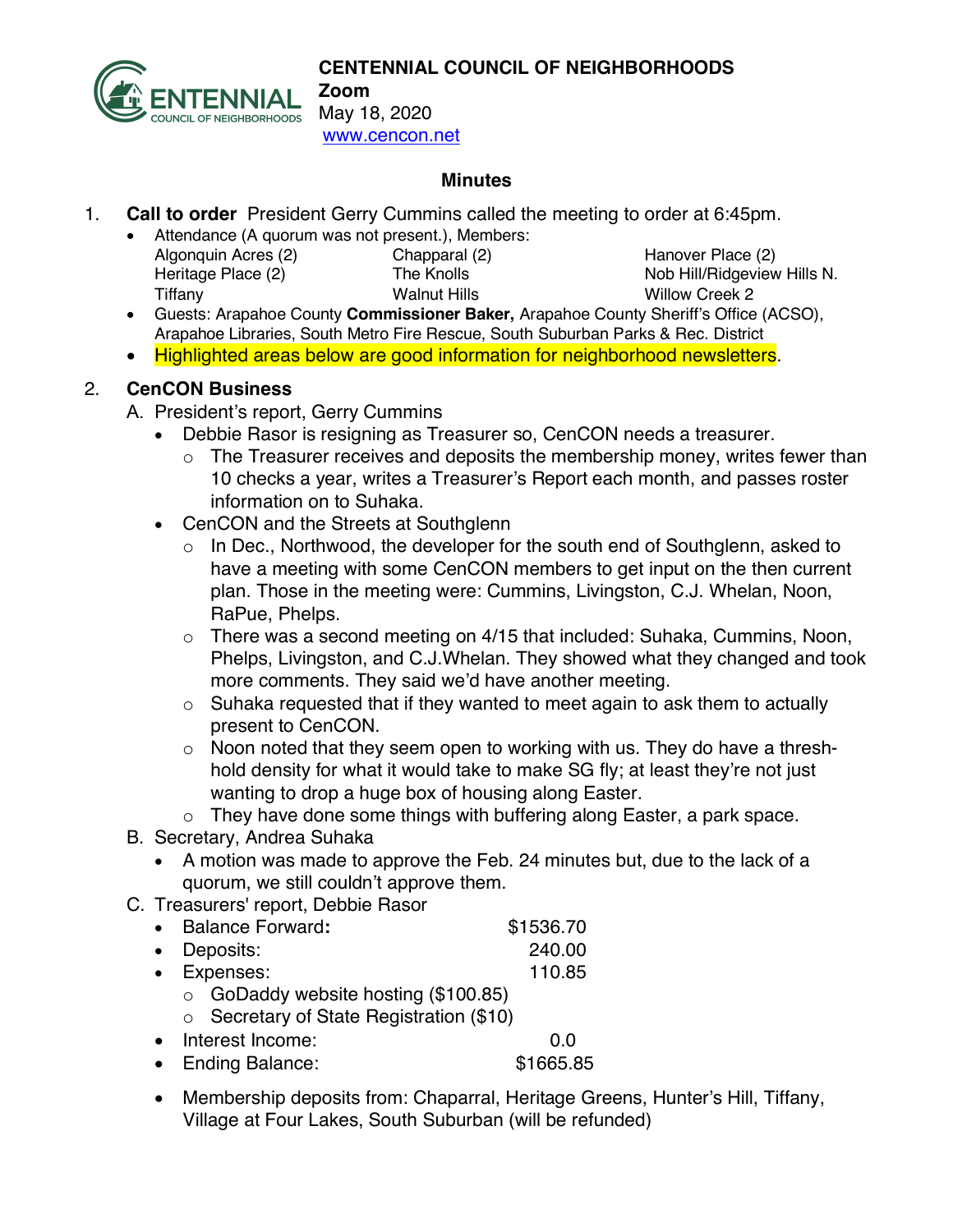• **Dues for the new year starting April 1 is \$40.**

### 3. **Guest Presentations**

- A. [Arapahoe County Sheriff,](http://www.arapahoesheriff.org/) Capt. Ken McClem
	- Everything that the ACSO had had planned has been cancelled & probably that will continue for the next 60 days.
	- Crime hasn't stopped, it's steady but, there's no significant crime (no transport to jail). The Office of Emergency Management folks are in the center every day coordinating the State's & County's covid response.
	- Livingston: What happened at Jordan & Arapahoe Roads? McClem: There was a Commerce City domestic violence kidnapping: a man ran over his significant other then threw her in the car & took off. CC chased him down I-25, and they exited on Arapahoe Rd. ACSO took lead on Arapahoe Rd. He was stopped at Jordan Rd. and the victim recovered, the man arrested and charged in all jurisdictions.
- B. [South Metro Fire](http://www.southmetro.org/) Rescue, Chief Jerry Rhodes
	- The special district election elected 4 new Board members & 3 carried over.
	- Chief Rhodes had a slide show for us. It's in the document links below the email.
	- SMFR has seen Increased severity in calls that are covid. People are afraid to go to the hospital/emergency rooms (heart attacks, strokes), so they call 9-1-1. Please, please, if you are ill, go to the doctor or the emergency room. They are safe.
	- Special Districts are looking at the effects of covid on tax collection, questions on sales/property taxes. So far, SMFR doesn't have a problem. We were going to lower our property tax now that all consolidation is set but, we're now just watching.
	- 30 new firefighters were in the middle of fire academy. 10 that were previously fire fighters went right to apprenticing on rigs, 10 went to our east training ground, and 10 to the west training ground. We'll now graduate them all.
	- New station #20, farther south in Highlands Ranch, should be done in Jan/Feb.
	- There are currently no apparatus demos, community room usage, or parades.
	- There is still ongoing work: teaching school classes, risk reduction videos, Sewing Angels produced over 6,000 masks, fall prevention classes for seniors, programs on big disasters in history & educational videos all virtual.
	- There was an excellent article in the Denver Post that showed SMFR.
	- Tinkey asked about some of the classes. Rhodes said to contact him for class info.
- C. [South Suburban Parks & Rec.](https://www.ssprd.org/) District, Becky Grubb, Communications
	- She had previously worked for SSPRD for a few years & the City of Littleton.
	- SSPR has taken a big financial hit; they lost \$3M by the covid shutdown. They've done a 30% staff reduction, many fewer temporaries. The golf courses are bow open, BMX track, and batting cages with physical distancing.
	- Summer camps will start 5/26, but we're waiting for the rules.
	- We're waiting for State rules on opening buildings and pools.
	- Check out www.ssprd.org/safe-return for what's happening.
	- The Election: Jim Taylor & Ken Lucas have been sworn in.
	- We're continuing with the renovations to Cherry Knolls & FoxRidge parks. They should be done mid-June.
	- Pools will be done around mid-June.
	- The new complex is moving along.
	- We are hiring for 6 part time positions.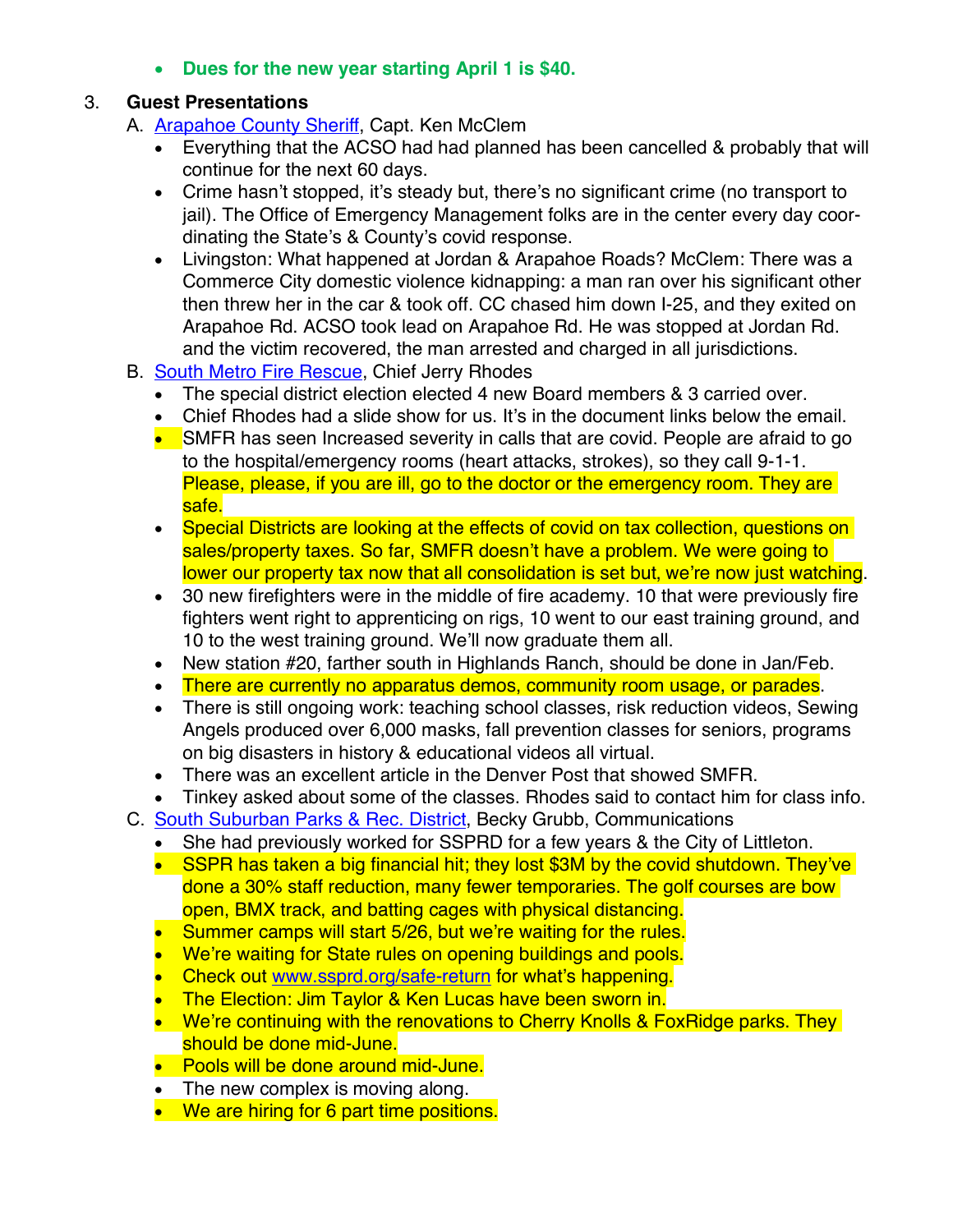- We've printed the summer catalog (wishful thinking), go to website for most updated info.
- Mortellaro: When will the tennis bubble open. Grubb: It won't be opening soon. Right now it's open for select events.
- D. [Arapahoe Library District,](http://www.arapahoelibraries.org/) Holly Whelan, Manager of Smoky Hill, May, & the jail libraries.
	- Starting May 26, We'll be open for materials return (not at Castlewood) at the book returns at the libraries.
	- Things are changing daily.
	- A part of the leadership team is getting us ready to open, when we're allowed.
	- 6/1-13, you can pick up your items on hold. (You park & we bring it out.) There are more details on our website, you must reserve your pickup time online. They'll put the items in your car. They'll have checked them out to you already.
	- New holds will be taken on items starting the 2<sup>nd</sup> week in June.
	- Meeting rooms, no. June primary election can take place in the Smoky Hill meeting room.
	- **Staff will be wearing face masks**
	- Tinkey: What about ebooks? Whelan: Ebooks have always been available. Our phone is being answered, we have a virtual story time. Book-a-librarian is happening virtually.
	- Castlewood renovation: We've had some covid problems during the renovation. There will be a lot of digital services work to be done after they can get in. It may be ready around the end of June.
	- Walsh: Do you still have reciprocity with other library systems? Whelan: For the most part, yes.
- E. Commissioner Baker
	- We've opened some of our offices on a very limited basis. You need to call for an appointment first. Staff & visitors must wear masks.
	- Building inspectors and human services working. Coroner's office is busy.
	- We're working closely with the municipalities in the County.
	- DMV at the Prince St. Administration building is open. I'm not sure about others but, Aurora should open next week.
	- Folks are asking for a variance for swimming lessons.
	- We must wait until 5/26 & see what the government does.
	- Livingston: Can we still drop off property tax payments at the Admin. building? Baker: Yes, only in the outside ballot box but, we'll have to switch over to receiving primary ballots shortly.
	- Tinkey gave a shout out to Baker for help with Chapparal entrance.
	- Noon: Has CDOT approved a full intersection by 17 Mile House (Aurora Pky. & Parker Rd.)? Baker: I don't know for sure.
	- Walsh: How many covid cases have we had in Arapahoe County? Baker: A total of 369 cases with 24 deaths as of today.

# 4. **HOA Time: Exchange of problems/successes**

- Hanover Place is replacing all roofs and asphalt.
- In Nob Hill, the City has done gutters & curb repair on Easter between Holly & Colorado.
- There were some general questions about Ting.